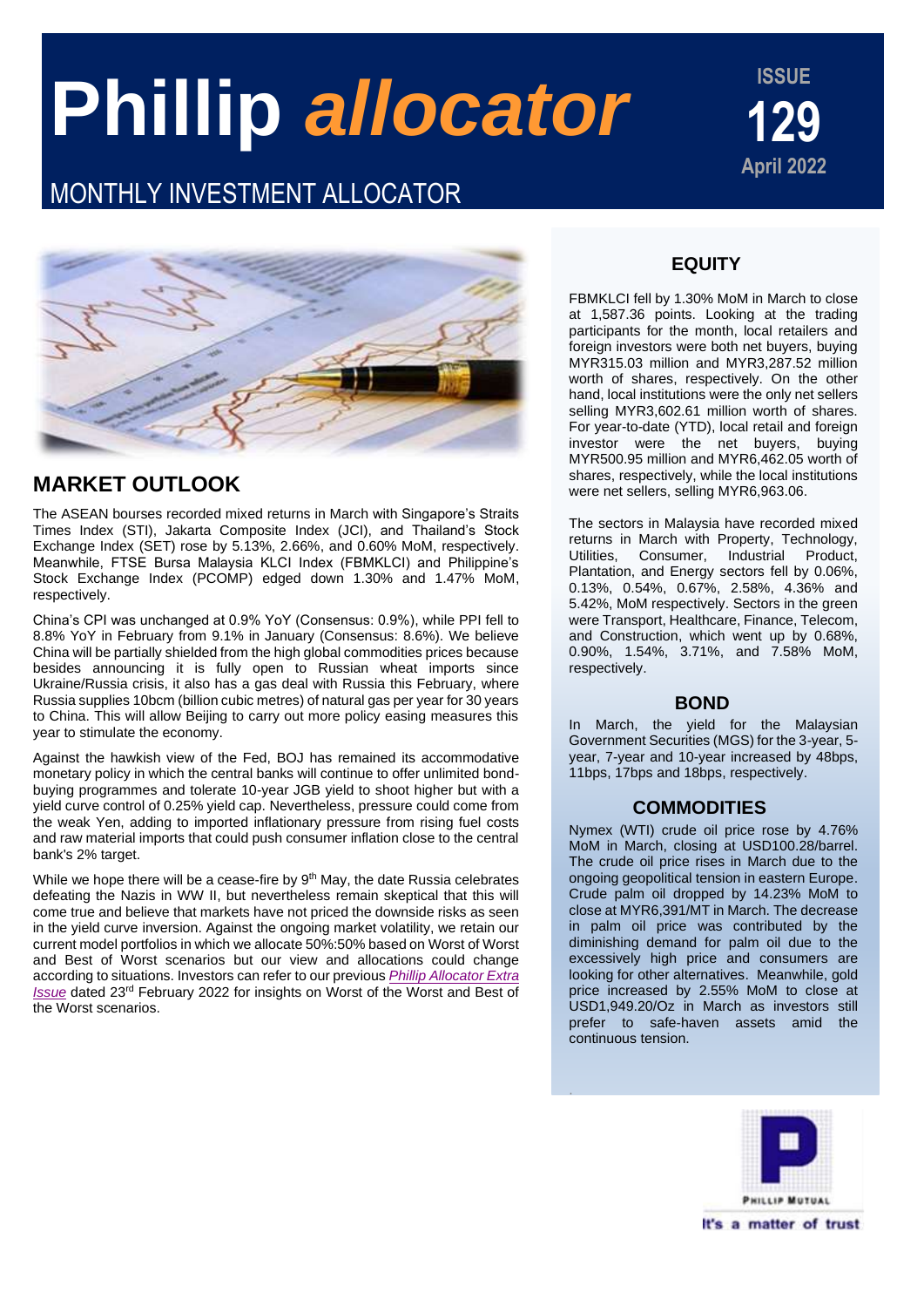

#### **Commentary**

For last month, the moderate and aggressive model portfolios have outperformed the benchmark. The best performing funds of the month were Affin Hwang World Series-Global Healthscience MYR and AmAsia Pacific REITs B MYR, which went up by 6.0% and 3.9% MoM, respectively.



Benchmark 0.0% 0.8% 0.6% 0.3% 21.2% Benchmark -0.3% 0.7% 0.7% -2.0% 10.0%

Source: Lipper